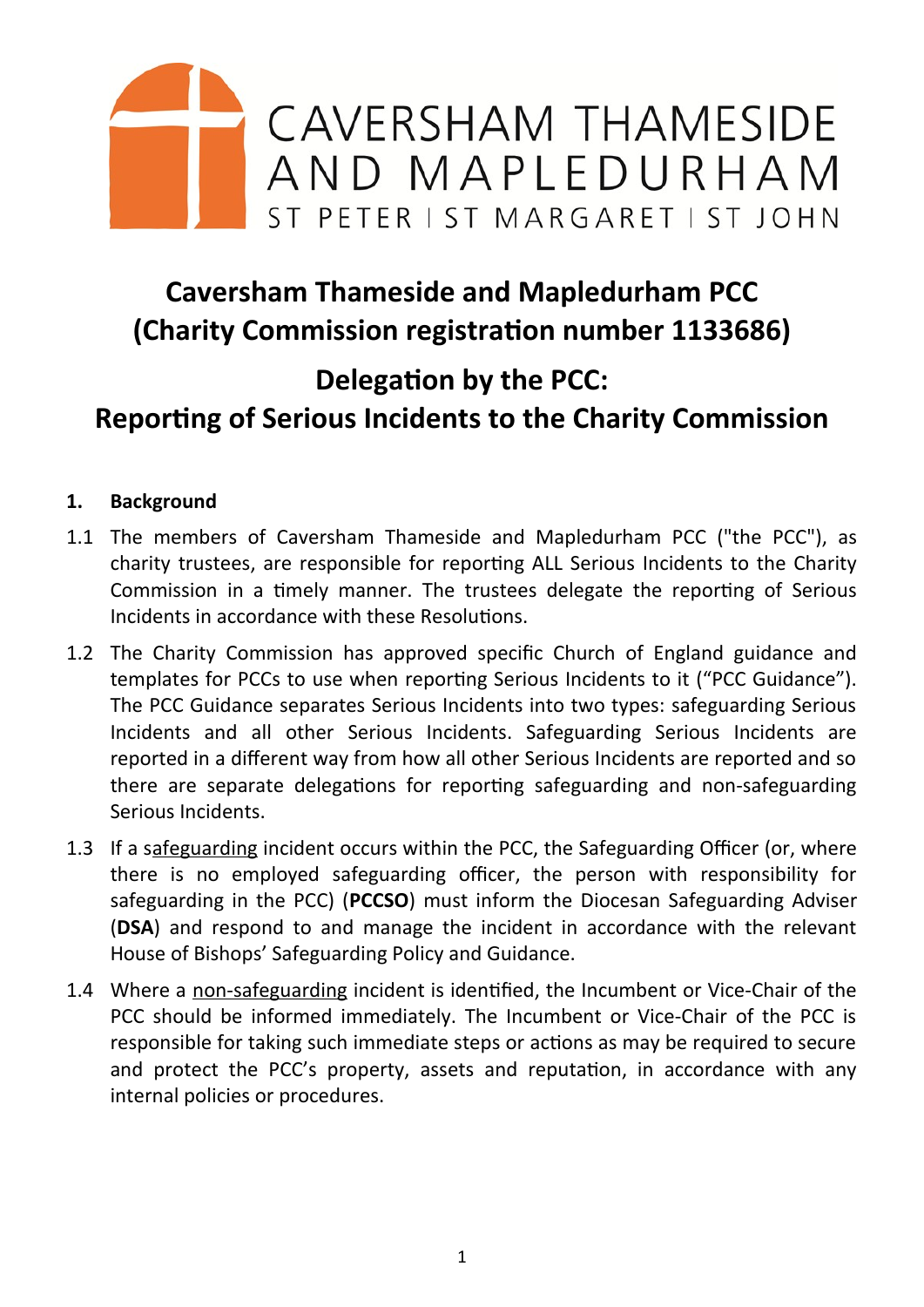### **2. DELEGATION of responsibility to report SAFEGUARDING Serious Incidents to the Charity Commission in accordance with the PCC Guidance**

- 2.1 In order to facilitate the confidential and timely reporting of any safeguarding Serious Incidents to the Charity Commission, the responsibility for any decisions relating to the reporting of safeguarding Serious Incidents is delegated to a trustee group comprising of the Standing Committee of the PCC.
- 2.2 *The following responsibilities are delegated to the PCC's Safeguarding Officer*
	- Responsibility for contacting the DSA, if they consider a safeguarding Serious Incident may have occurred and providing the DSA with any information required.
	- Responsibility for liaising with the DSA and reporting back to the Standing Committee on the management and reporting of the safeguarding Serious Incident by the DSA and the Diocesan Secretary (**DS**), including:
		- o if the DSA and DS consider that the incident does NOT need to be reported to the Charity Commission, why this is the case, for agreement by the Standing Committee;
		- o whether the incident will be individually reported or included in the next bulk report;
		- o approval of a draft report for a high-risk incident (i.e. one which will be individually reported);
		- o providing the PCC trustees with a copy of any safeguarding Serious Incident reports submitted to the Charity Commission by the Diocesan Secretary (**DS**) on behalf of the PCC.

### 2.3 *The following responsibilities are delegated to the Diocesan Safeguarding Adviser and the Diocesan Secretary:*

- The DSA is responsible for deciding, in consultation with the DS, whether a safeguarding incident is sufficiently "Serious" to be reported to the Charity Commission and, if so, whether it should be reported individually or included in the next bulk report.
- The DSA is responsible for reporting back to the PCCSO on whether the incident is sufficiently "Serious" to be reported to the Charity Commission and, if so, whether the incident is to be individually reported or included in the next bulk report. If an incident does NOT need to be reported to the Charity Commission, the DSA should provide the PCCSO with an explanation of this decision, so the PCCSO can report back to the Trustee Group for agreement.